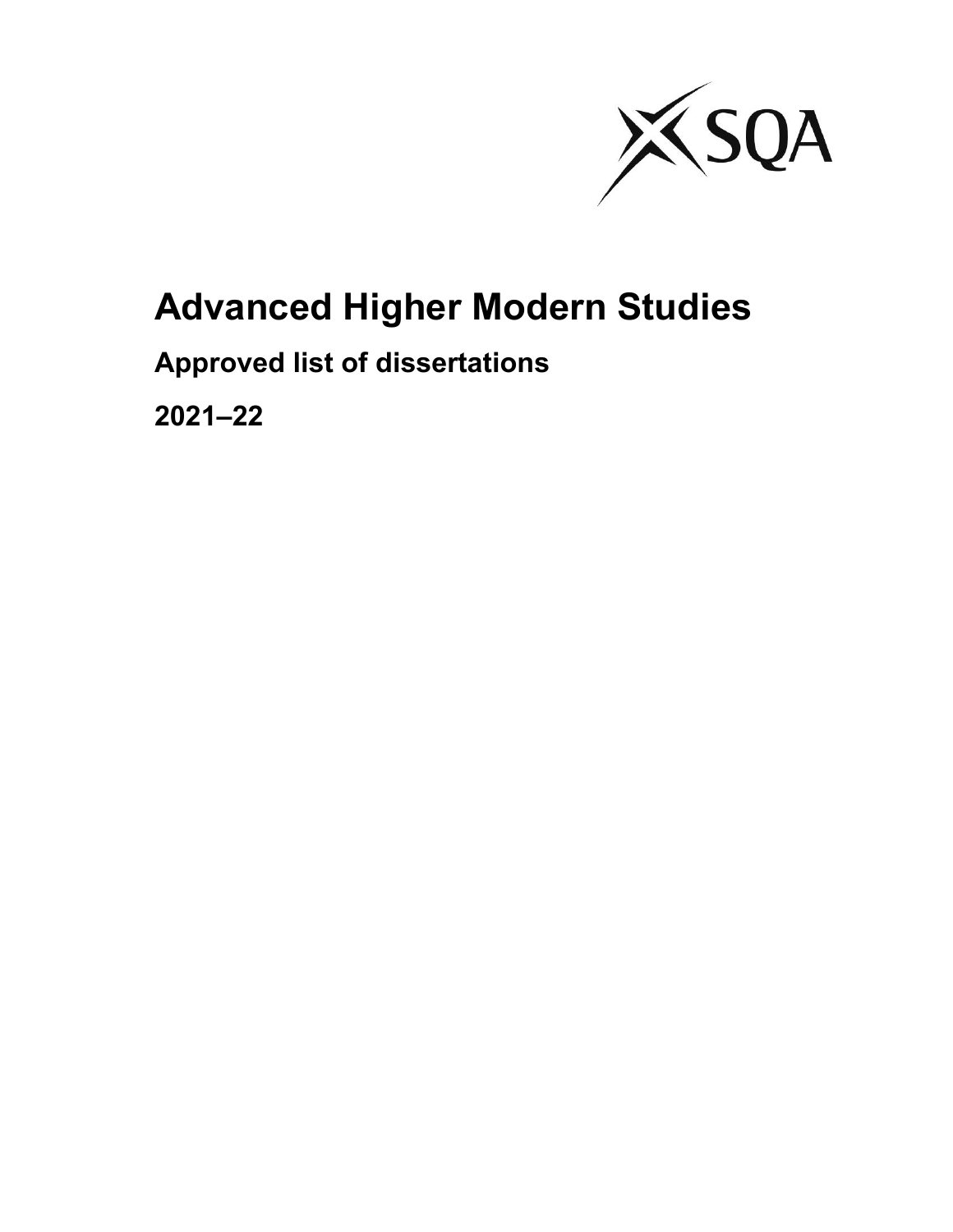# **Contents**

| <b>Introduction</b>                                | 1            |
|----------------------------------------------------|--------------|
| Area of Study 1: Political issues                  | $\mathbf{2}$ |
| Topic A: Power and Influence                       | 2            |
| Topic B: Political Ideology                        | 4            |
| <b>Topic C: Political Structures</b>               | 6            |
| Area of Study 2: Law and Order                     | 8            |
| Topic A: Understanding the Criminal Justice System | 8            |
| Topic B: Understanding Criminal Behaviour          | 10           |
| Topic C: Responses by Society to Crime             | 11           |
| Area of Study 3: Social inequality                 | 14           |
| Topic A: Understanding Social Inequality           | 14           |
| Topic B: The Impact of Inequality                  | 15           |
| Topic C: Responses to Social Inequality            | 16           |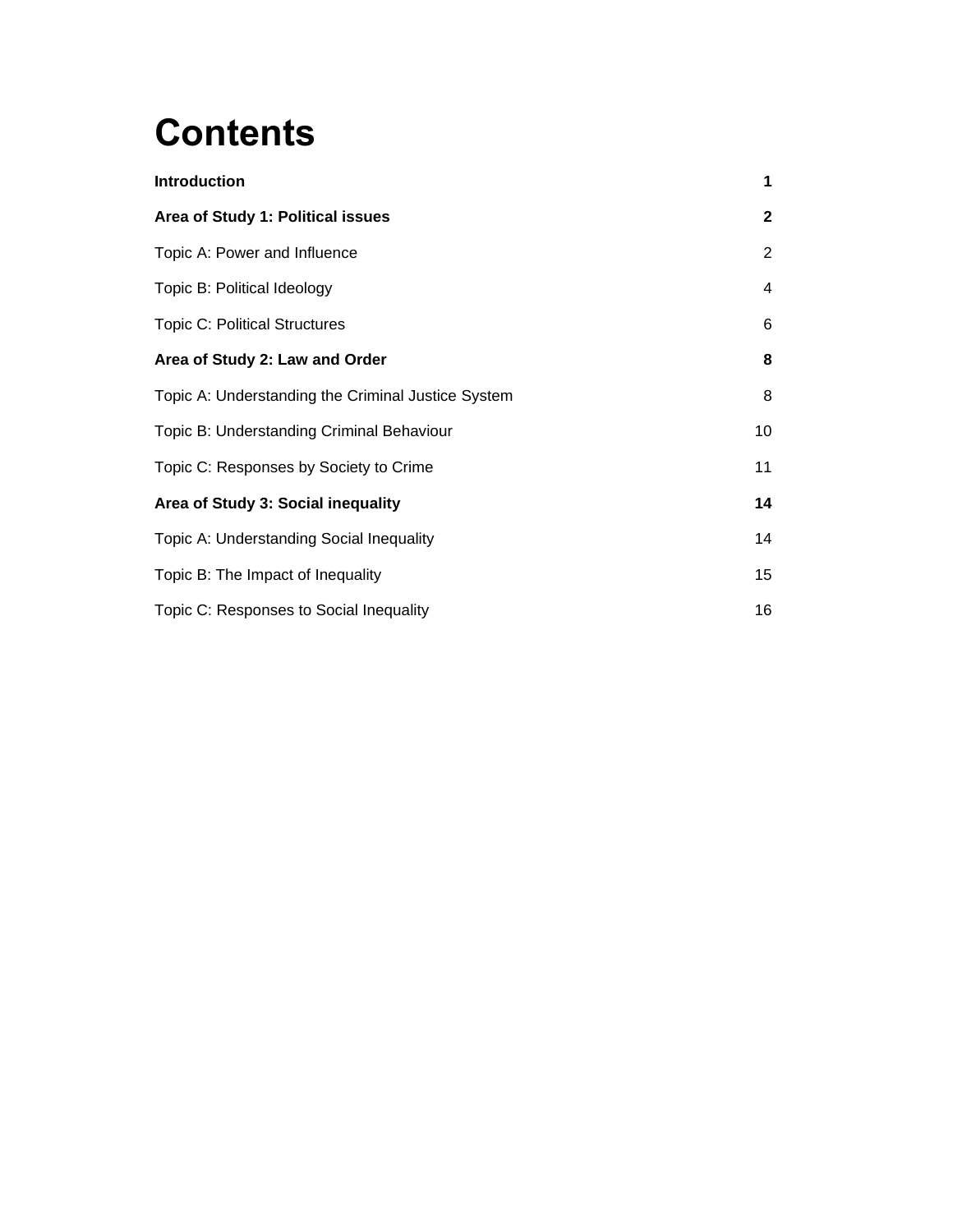# **Introduction**

This list of titles applies to the project–dissertation for Advanced Higher Modern Studies. The titles list is neither final nor definitive but is designed to exemplify suitable questions/hypothesis.

If centres wish to present dissertation titles which are not listed in this document, they may submit their proposed titles to SQA by 1 December. Further details are available on the [Modern Studies page of SQA's website.](https://www.sqa.org.uk/sqa/48467.html) This service is advisory in nature.

**There is no need for centres to seek approval for titles which merely refine the issue in some way.**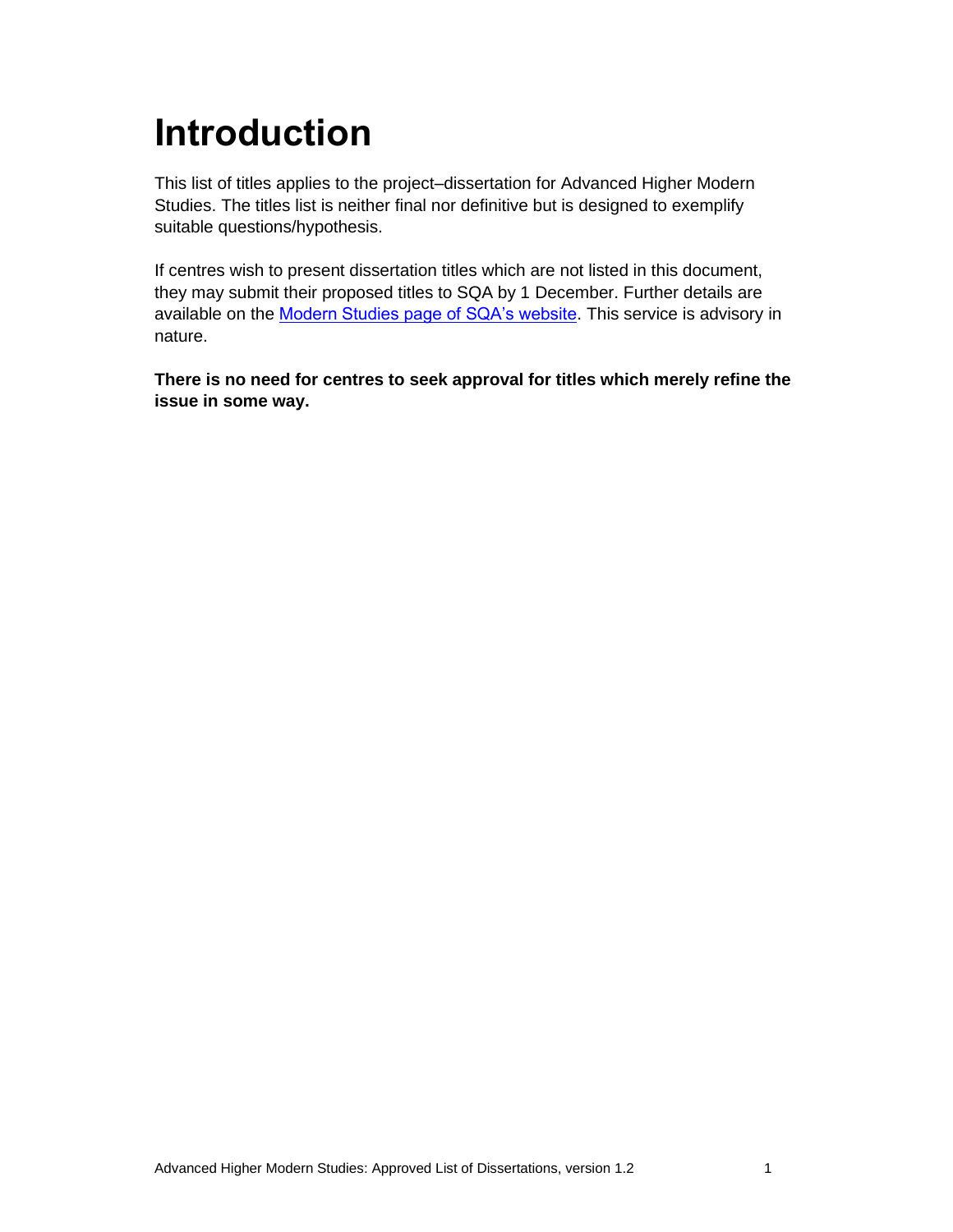# **Area of Study 1: Political issues**

# **Topic A: Power and Influence**

### **Influences on the political process, including interest groups and the media**

Lobbying corrupts the political process.

Interest groups exert a positive influence on the democratic process.

Outsider groups exert greater influence than insider groups.

Direct action is a legitimate course of action.

Direct action is a threat to the values of democracy.

Interest groups have more significant influence in the USA than the UK.

When it comes to interest groups, size is all that matters.

The media plays a key role in the political process.

An independent media is necessary for democracy.

Public service broadcasting ensures a politically impartial media.

Concentrated media ownership damages democracy.

The influence of newspapers has declined in line with their circulation.

Social media is the most influential media format on elections.

Television is still king when it comes to influencing elections and voting behaviour.

The influence of social media on politics is over-exaggerated.

A political leader's greatest ally is the media.

Radical political movements have grown via social media online communities.

Social media is an echo chamber which only reinforces already-held political views.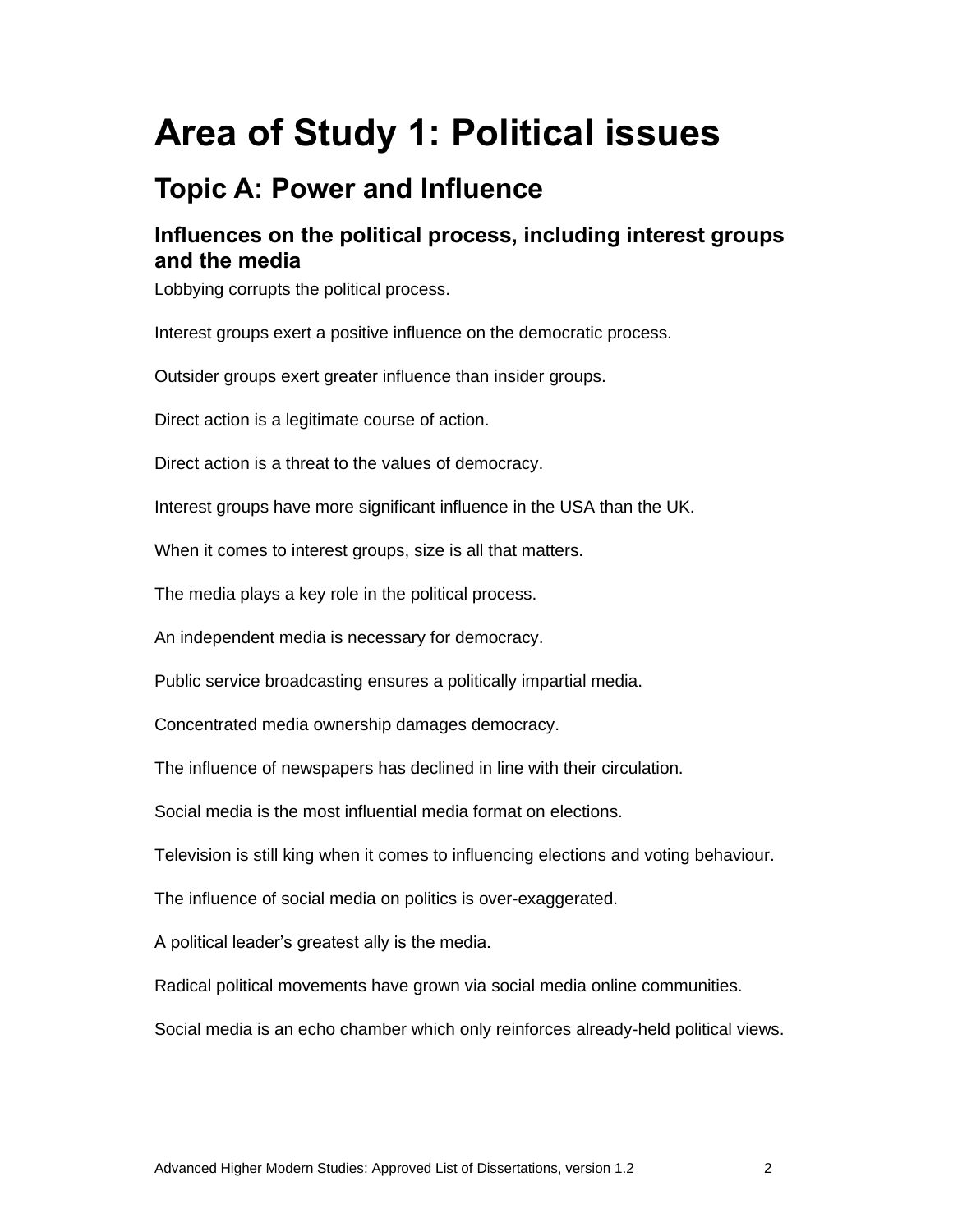#### **Power and influence of political parties**

Parties who adapt their ideological positions remain relevant.

Pragmatism is the defining feature of parties of government.

The Conservative Party has abandoned compassionate conservatism.

Third parties are ineffective and act only as a protest vote.

Third parties exert a disproportionate influence.

Single-issue parties have limited success.

The two-party system is under threat.

The SNP are the natural party of governance in Scotland.

Political parties are inherently undemocratic.

Political parties are increasingly dominated by their leaders.

Grassroots members of political parties have limited influence.

Political parties are a dying breed in the 21st century.

#### **Electoral systems and theories of voting behaviour**

FPTP has no place in a modern democracy.

FPTP is a safeguard against tyranny of the majority.

PR systems are fairer and more representative of the will of the people.

Electronic voting would address the issue of low voter turnout.

Compulsory voting is necessary to legitimise election outcomes.

Age is now the key factor in determining voting outcomes.

Leadership is the most important factor in the electoral success of political parties.

Social class remains the key influence in determining voting behaviour.

The key issue in elections is the economy.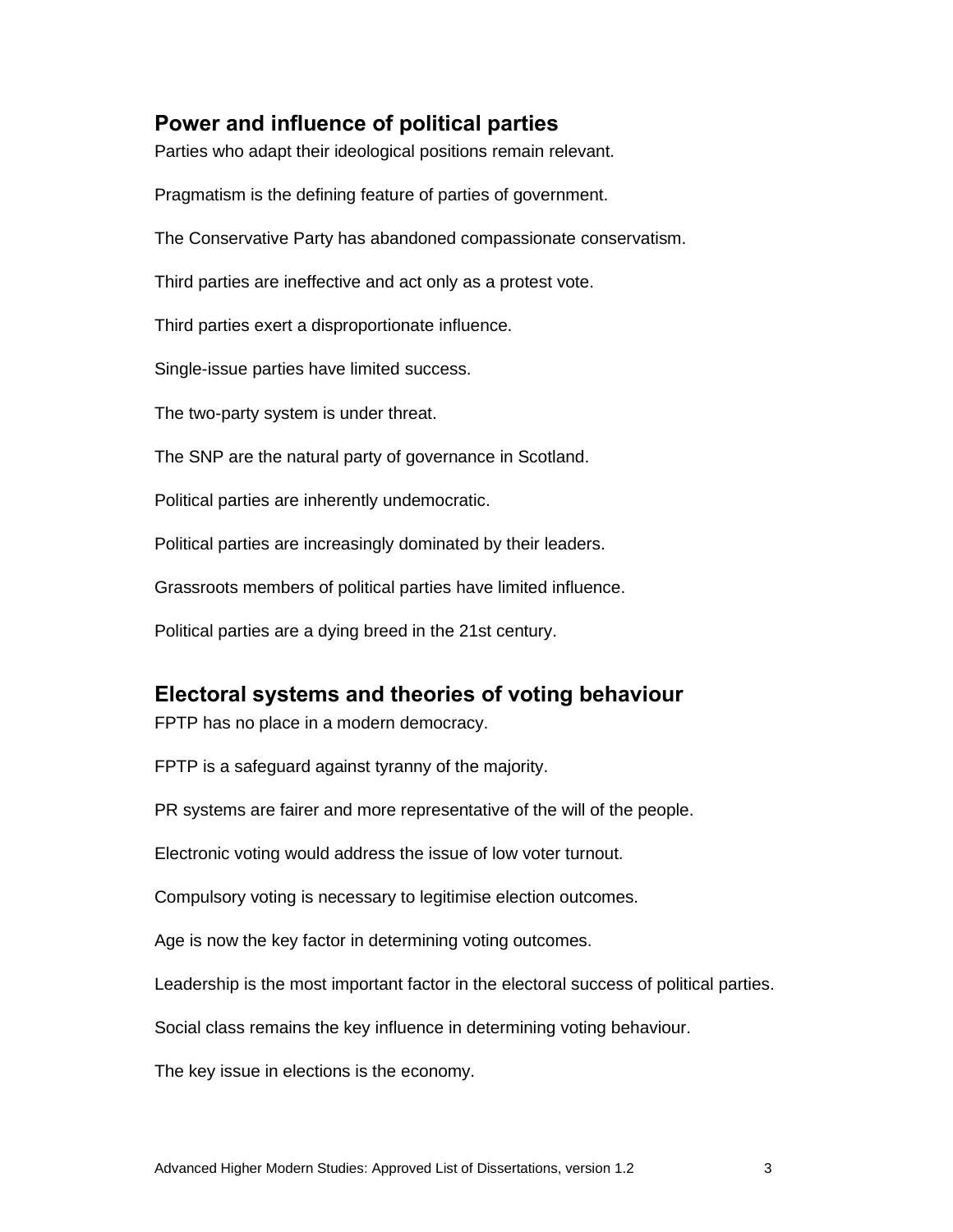Only rational choice theory can adequately explain modern voting behaviour.

# **Topic B: Political Ideology**

### **Political ideologies, including Liberalism, Conservatism, Socialism and Nationalism**

Liberty and equality are not compatible.

Inequality is the price of a strong, economic liberal democracy.

States that prioritise individual freedom above equality prosper.

There is no such thing as society, only individuals.

The interests of the state override the rights of the individual.

Citizens' rights are inalienable.

Human nature is intrinsically selfish.

Nationalism requires an enemy for it to thrive.

#### **Contemporary relevance of ideology to political parties, including Liberalism, Conservatism, Socialism and Nationalism**

In the contemporary world there is no place for ideology.

Recent economic events have seen a resurgence in the ideas of Socialism/Marxism.

Liberalism has undergone a resurgence in recent years.

Liberalism is not compatible with political parties or systems that are socially and morally conservative.

Conservatism shares more similarities than differences with Liberalism.

Conservatism has stolen the values of Nationalism and dressed them up as patriotism.

Marxism is a failed ideology.

Scottish nationalism is civic in nature.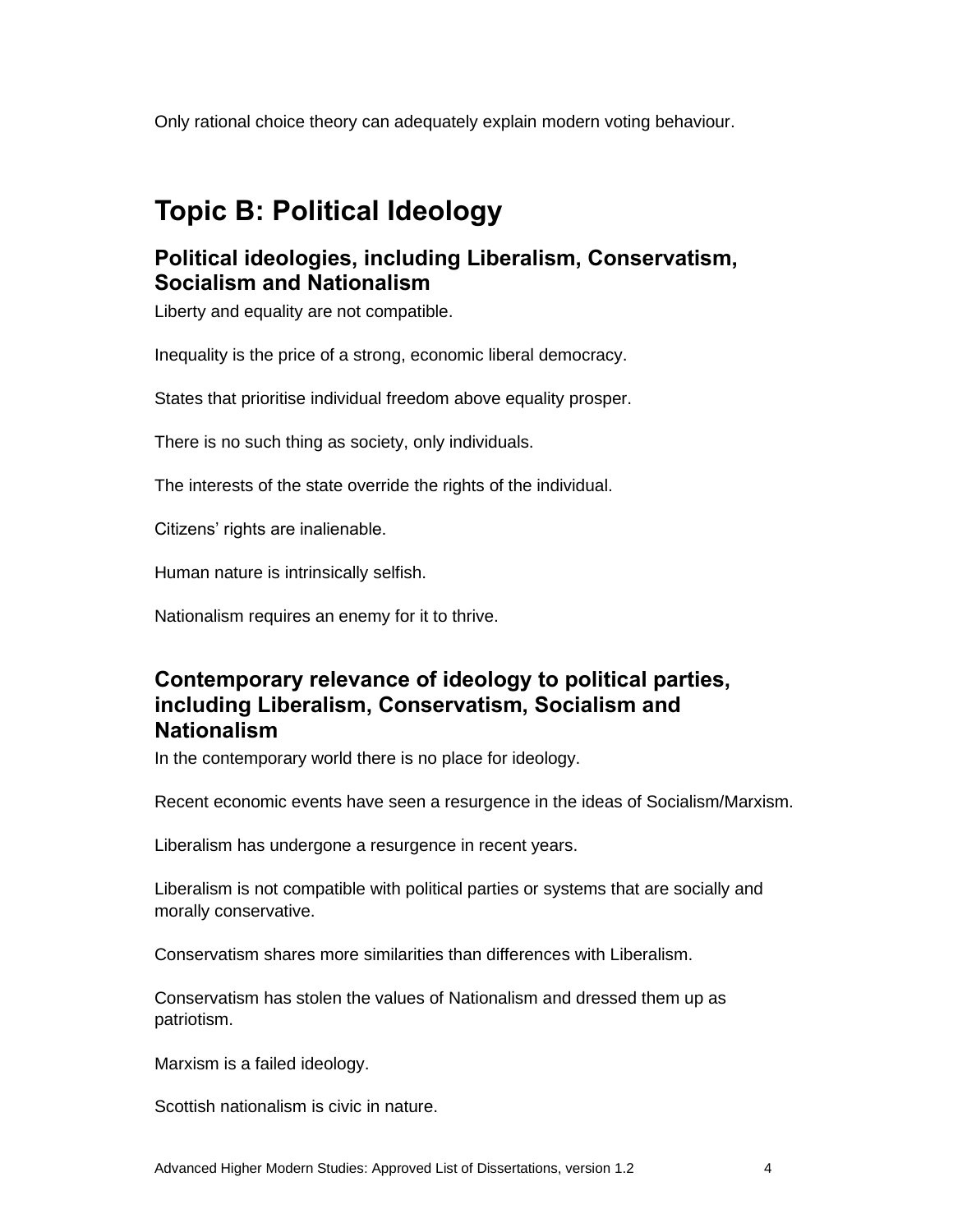Ethnic nationalism is the basis of modern nationalist parties.

#### **Influence of ideology on contemporary political issues**

Neo-liberal ideas now dominate politics.

Individualism has triumphed over collectivism in the realm of political ideas.

Economic events have led to a resurgence of socialist ideas and political parties.

Right-wing think tanks are more influential than their left-wing counterparts.

A smaller state means more freedom and choice.

The age of political consensus is over — we have returned to a period of political polarisation.

The Scottish Government's belief in a collectivist welfare state is unaffordable and unsustainable.

Feminism's influence within political parties has increased in the 21st century.

The influence of the alt-right and their ideas is exaggerated.

Environmentalism has had little influence on mainstream politics.

Neo-liberal values now dominate the global economy.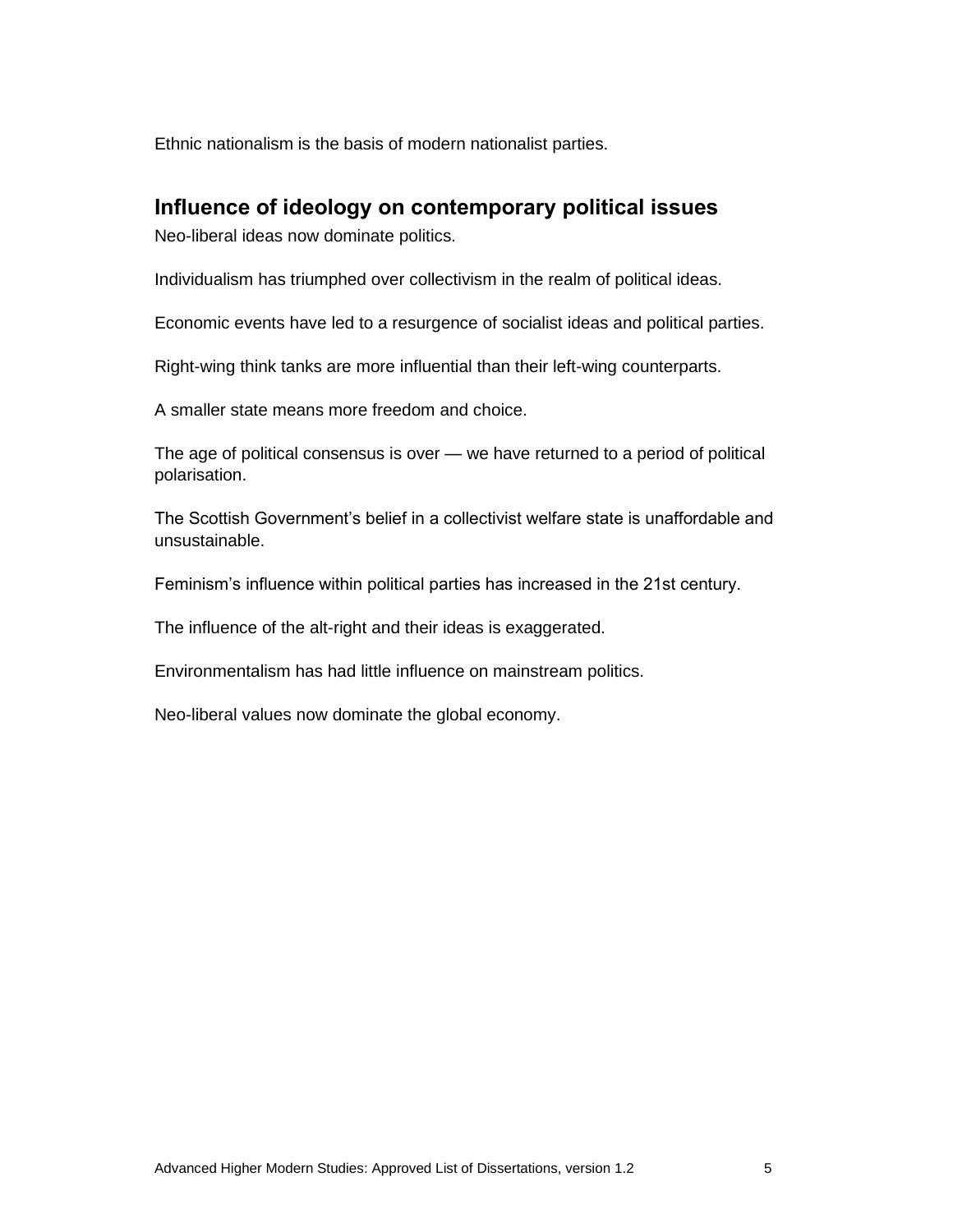# **Topic C: Political Structures**

### **Constitutions and political systems**

A codified constitution is preferable to an uncodified constitution.

The original intent of the Constitution of the United States is no longer fit for purpose.

Unicameral parliamentary systems are more democratic.

Bicameral systems provide greater scrutiny of government.

A federated UK is the best way to maintain the Union.

Federalism is the best system of governing socially diverse, densely populated states.

Devolution threatens the union.

Committee oversight is more powerful in the US than in the UK system of government.

#### **Relationships between branches of government**

Legislative power trumps that of the executive.

The legislative and judicial branches of government find it difficult to check or block the power of the executive.

Powers of the judiciary are limited but effective

The US President is imperial.

The UK Prime Minister is presidential.

The powers of the UK Prime Minister are the envy of the President of the United States of America.

The Chairman of the Chinese Communist Party (CPC) is all-powerful.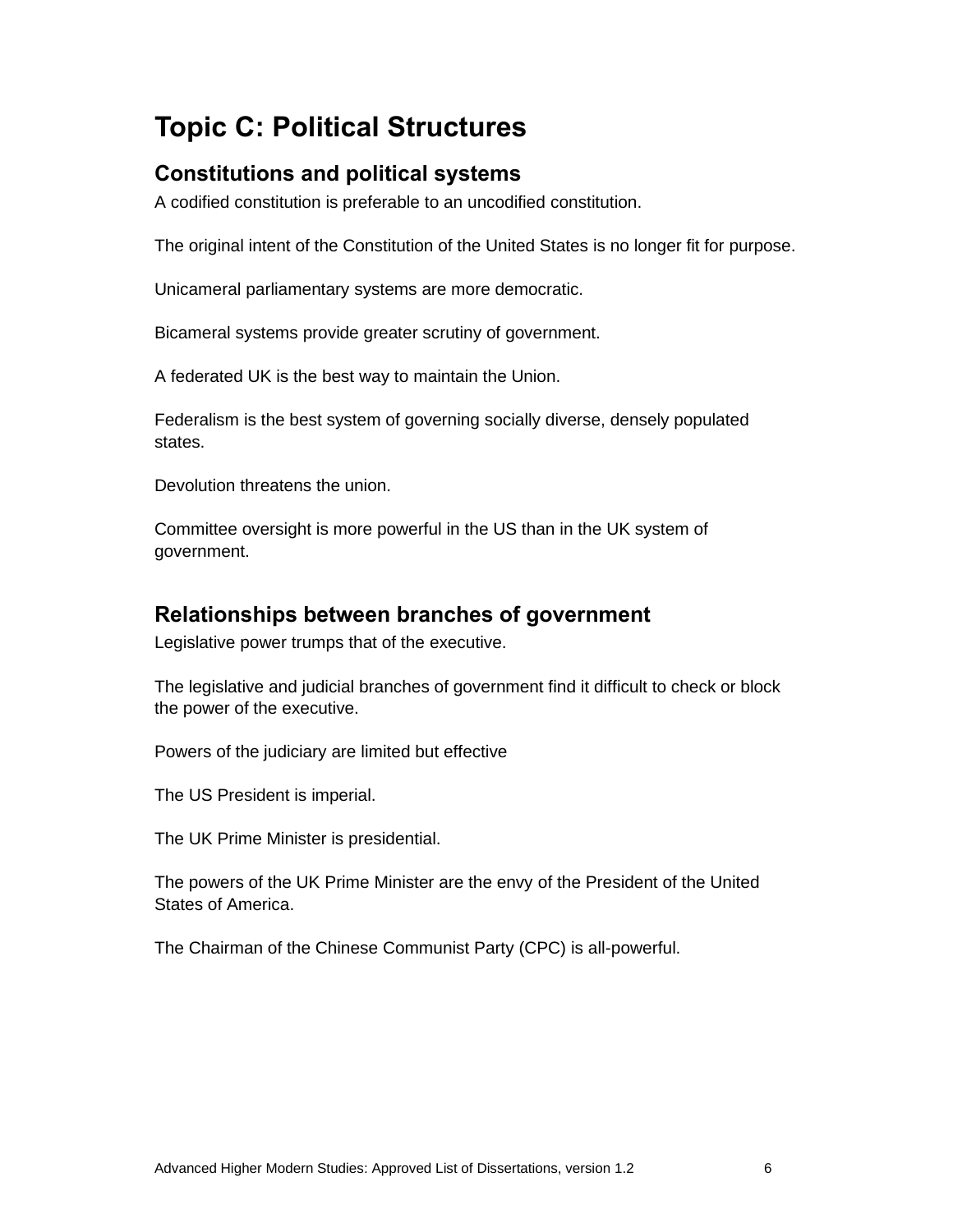## **Relationships between levels of government**

The powers granted to the Scottish Parliament are insufficient.

The Scottish independence referendum settled relations between Scotland and the rest of the UK.

Relationships between Federal government and State governments in USA are adversarial by nature.

Brexit will not mean an end to relations between the UK and EU.

The jurisdiction of the UK Supreme Court in Scottish affairs is questionable.

Supranational organisations represent a threat to the sovereignty of nation states.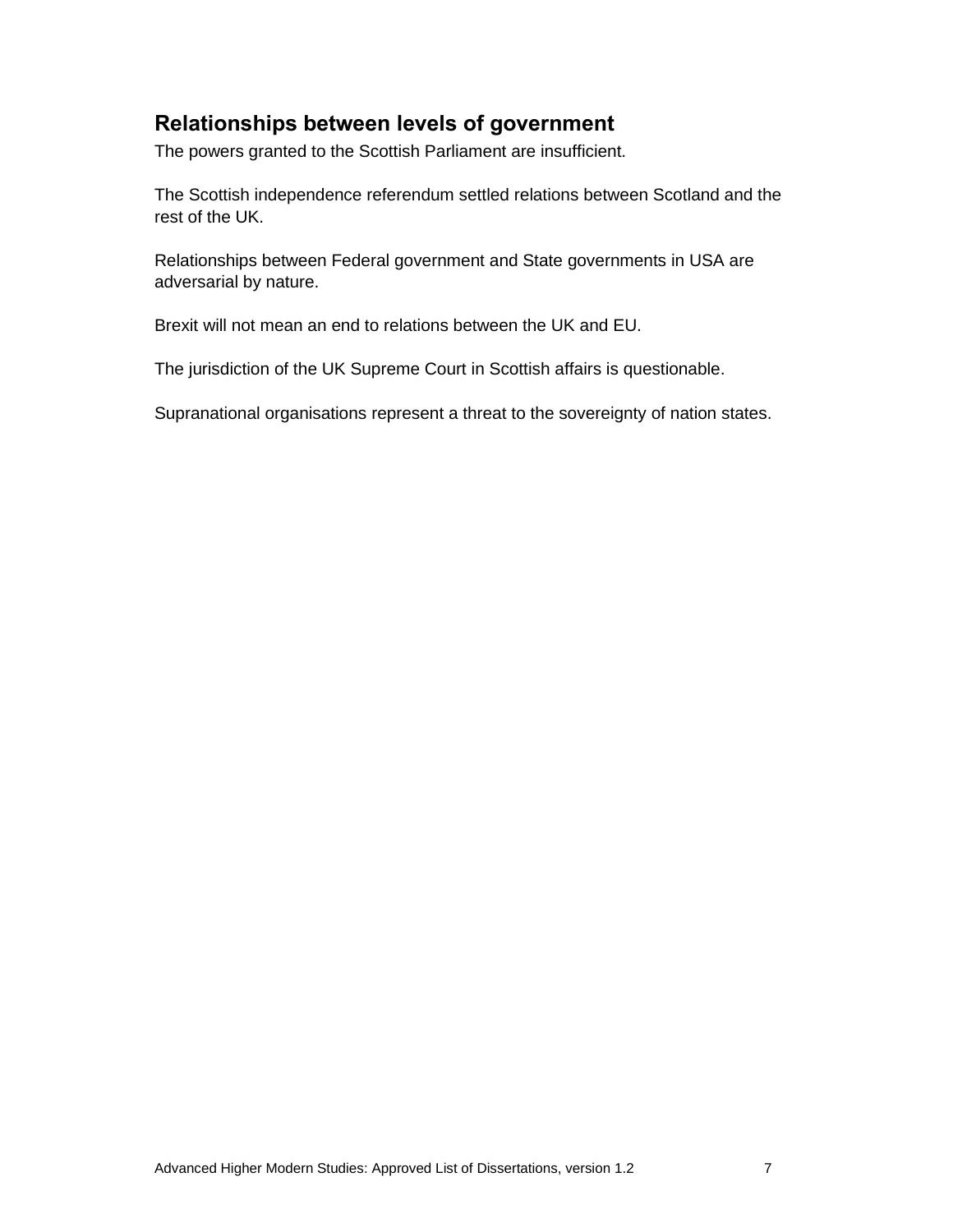# **Area of Study 2: Law and Order**

# **Topic A: Understanding the Criminal Justice System**

### **Judicial frameworks**

The UK is a police state.

Scotland's court system is efficient and effective in dealing with crime and criminality.

The court system is undermined by governments' guidelines on sentencing.

Ending the 'double-jeopardy' rule risks increasing miscarriages of justice.

The creation of the UK Supreme Court threatens the independence of the Scottish criminal justice system.

## **Human rights, civil liberties and the criminal justice system**

The values of the European Convention on Human Rights are compatible with the UK judicial framework

A British bill of rights would better suit the UK and/or Scottish criminal justice system.

Civil liberties are under threat from the global war on terrorism.

Recent legislation has reduced the human rights of people in the UK.

Human rights are violated regularly by the Chinese state government.

Defining Guantanamo Bay inmates as 'unlawful combatants' violates international law.

The Russian Government's treatment of political opposition is immoral and contravenes international human rights legislation.

Human rights legislation hinders the states' attempts to protect national security.

The European Convention on Human Rights has undermined the legal system in the UK.

The UK government has failed to enforce the rights of asylum seekers.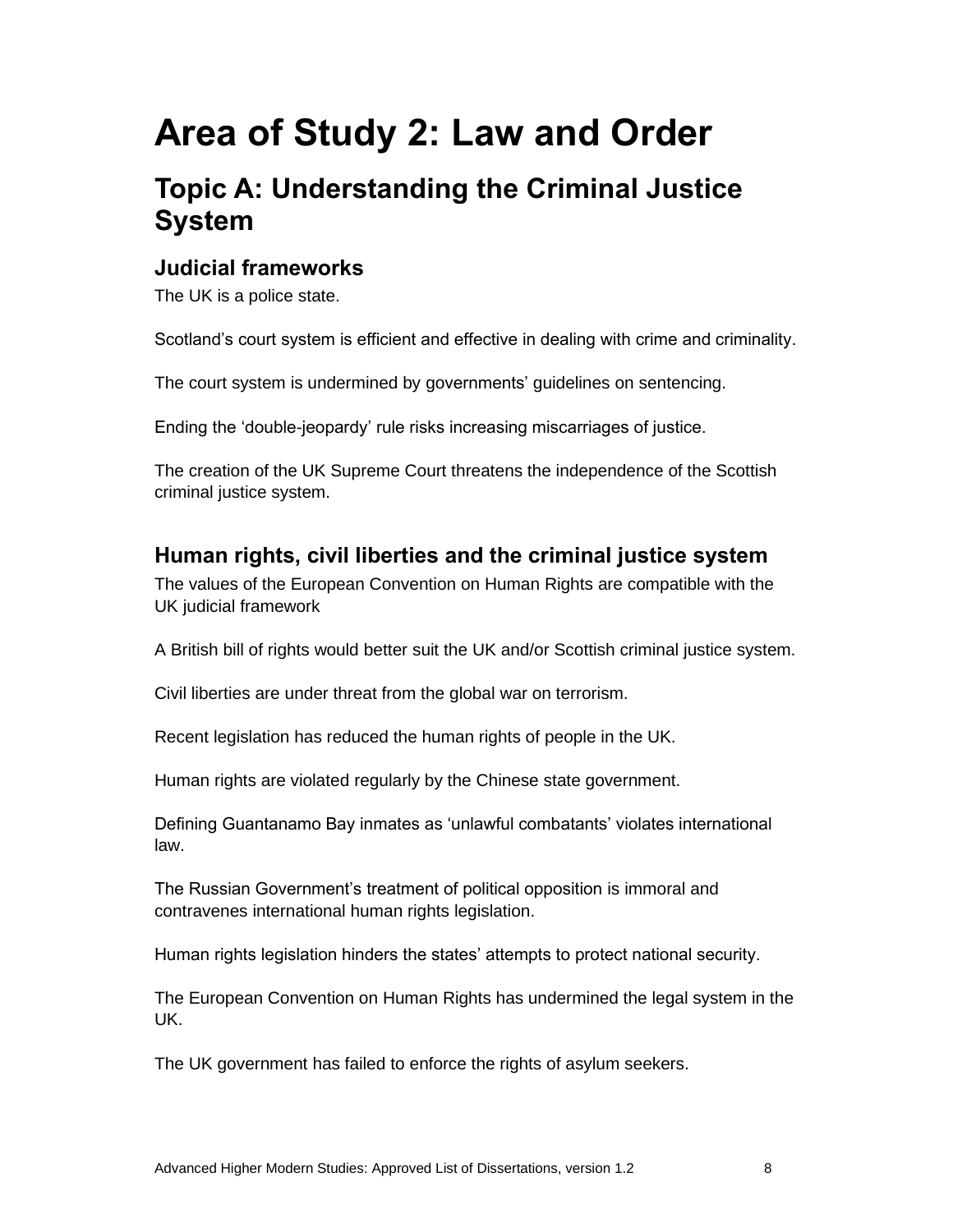Civil rights organisations remain the only credible opposition to the government's infraction on individual's rights.

The media's coverage of crimes of a sexual nature has created mass hysteria and undermined the rule of law.

## **Current criminal justice issues**

Extending the powers of the security services is necessary to safeguard national security.

Reducing the pre-charge detention period for terror suspects in the UK to 14 days threatens the UK's national security.

Only those who attempt to disrupt the state should fear the use of new technology by the police and other government agencies.

Biometric ID cards should be compulsory for all UK citizens.

The 'not proven' verdict has no place in a modern Scottish criminal justice system.

The need for corroboration in Scottish criminal trials should be reviewed.

Recent changes to 'legal aid' exclude the most vulnerable and poorest from justice.

The Scottish criminal justice system discriminates against young males.

The special needs of women are being recognised and met within the Scottish criminal justice system.

Ethnic minorities in the USA fail to receive equality before the law.

The criminal justice system is inherently racist.

The creation of Police Scotland has been an unmitigated failure.

CCTV has been the key factor in recent reductions in crime levels across the UK.

Cuts to police budgets will invariably lead to increases in crime across the UK.

Police responses to cybercrime are 'too little, too late'.

Cybercrime is increasing in the UK.

All UK police officers should routinely carry Taser guns.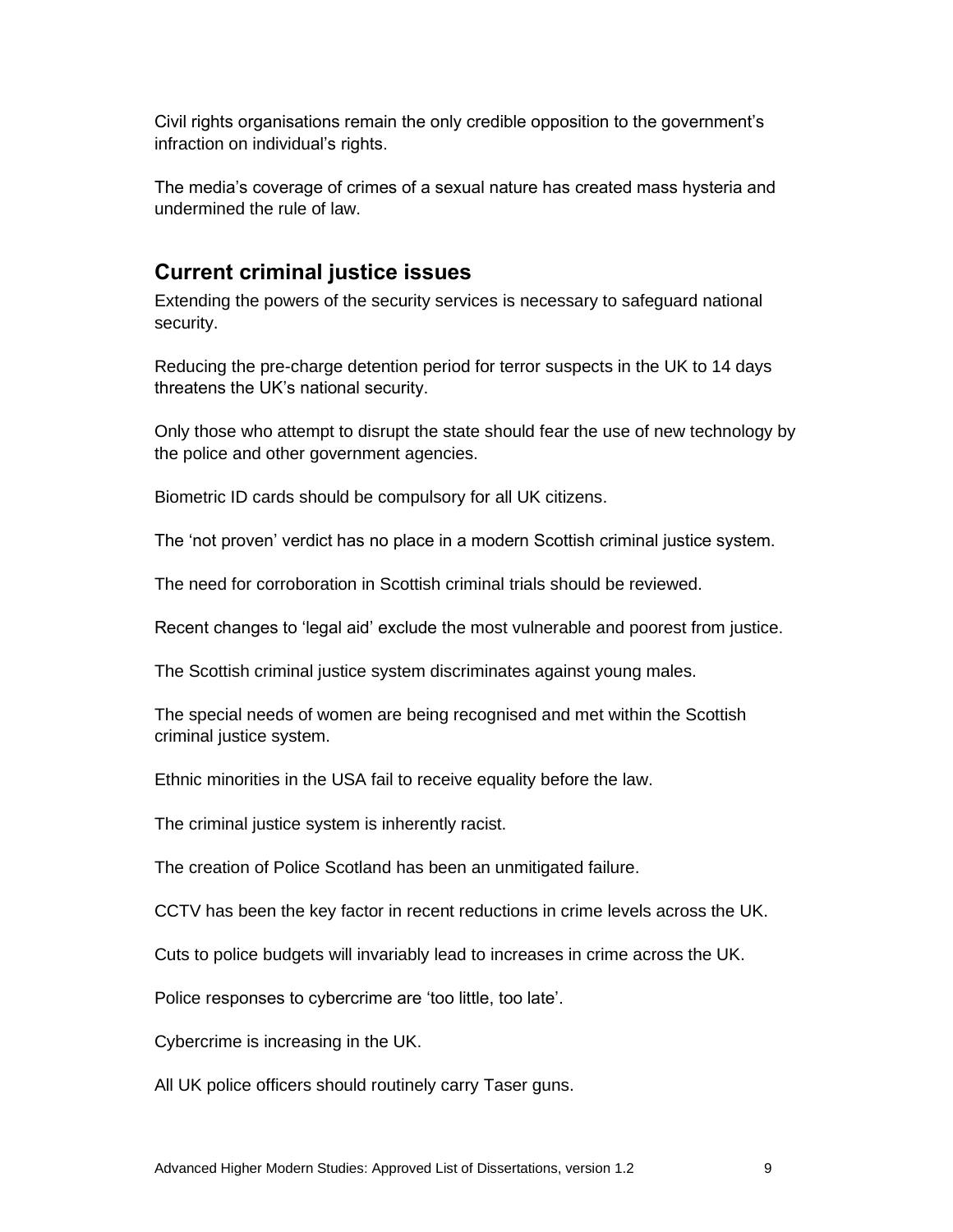Arming the police in the UK would undermine the principle of policing by consent.

# **Topic B: Understanding Criminal Behaviour**

#### **Definitions, measurements and perceptions of crime**

All crime is deviant, but not all deviance is criminal.

The crimes of the middle classes are permissible while the crimes of the poor are punishable.

Police crime statistics cannot be trusted.

Self-reporting crime statistics are the only believable crime statistics.

Statistics on reported crimes are inherently unreliable.

Race hate in Scotland is increasing.

Perceptions of crime are universal.

An irrational fear of crime is fed by the media.

## **Contemporary relevance of theories of criminal behaviour including physiological, psychological and sociological theories.**

Criminals are born that way.

Society creates criminals.

Society prepares the crime, criminals commit them.

Social deprivation and crime are inextricably linked.

Violent crime is in the genes.

Sexual violence against women is a consequence of misogynistic attitudes within society.

Masculinity and violent crime are inextricably linked.

Testosterone is the driver of violent crime.

Crime increases in a consumerist society.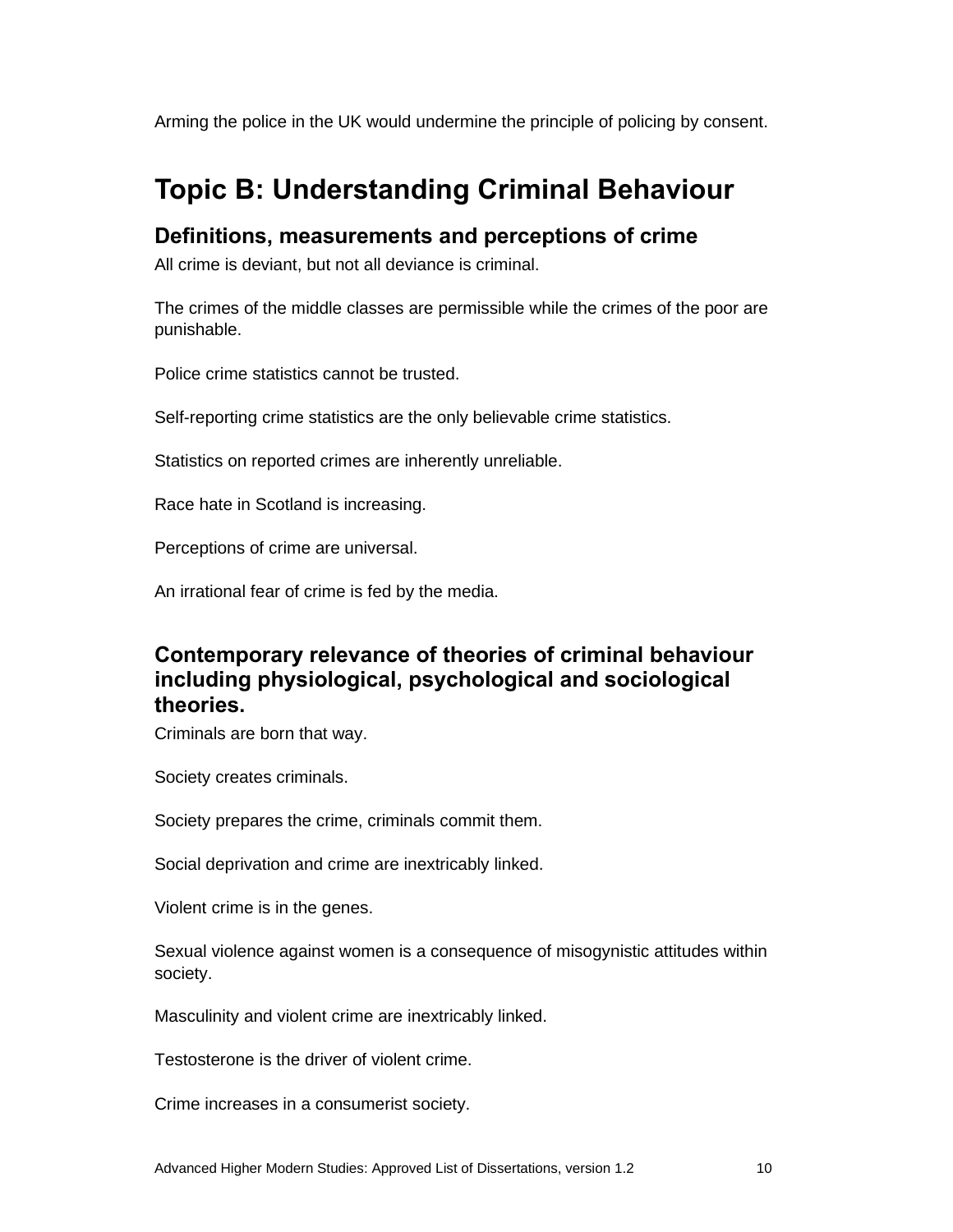Poor parenting is the cause of youth criminality.

Theoretical approaches to explaining crime are now defunct.

### **Social and economic impact of criminal behaviour on victims, perpetrators, families and wider society**

Crime affects the elderly more than any other group.

The real cost of crime is paid by young men.

Crime is concentrated in the most economically deprived areas.

White-collar crime is more damaging to society.

The middle-classes are insulated from the worst aspects of crime.

Female criminality is more damaging to families and society.

Racism is not only surviving but thriving in today's society.

The cost of cybercrime is increasingly borne by the private sector.

The UK taxpayer pays the price of private sector crime.

Fear of crime is irrational and misplaced.

## **Topic C: Responses by Society to Crime**

#### **Contemporary relevance of theories of punishment, including deterrence, rehabilitation, incapacitation, retributivism and denunciation**

Prison systems are too focused on punishment to succeed.

Protecting the public should be the first and only priority of any penal system.

Crime prevention is more effective than punishment.

Capital punishment is a legitimate response to crime.

More laws mean less order.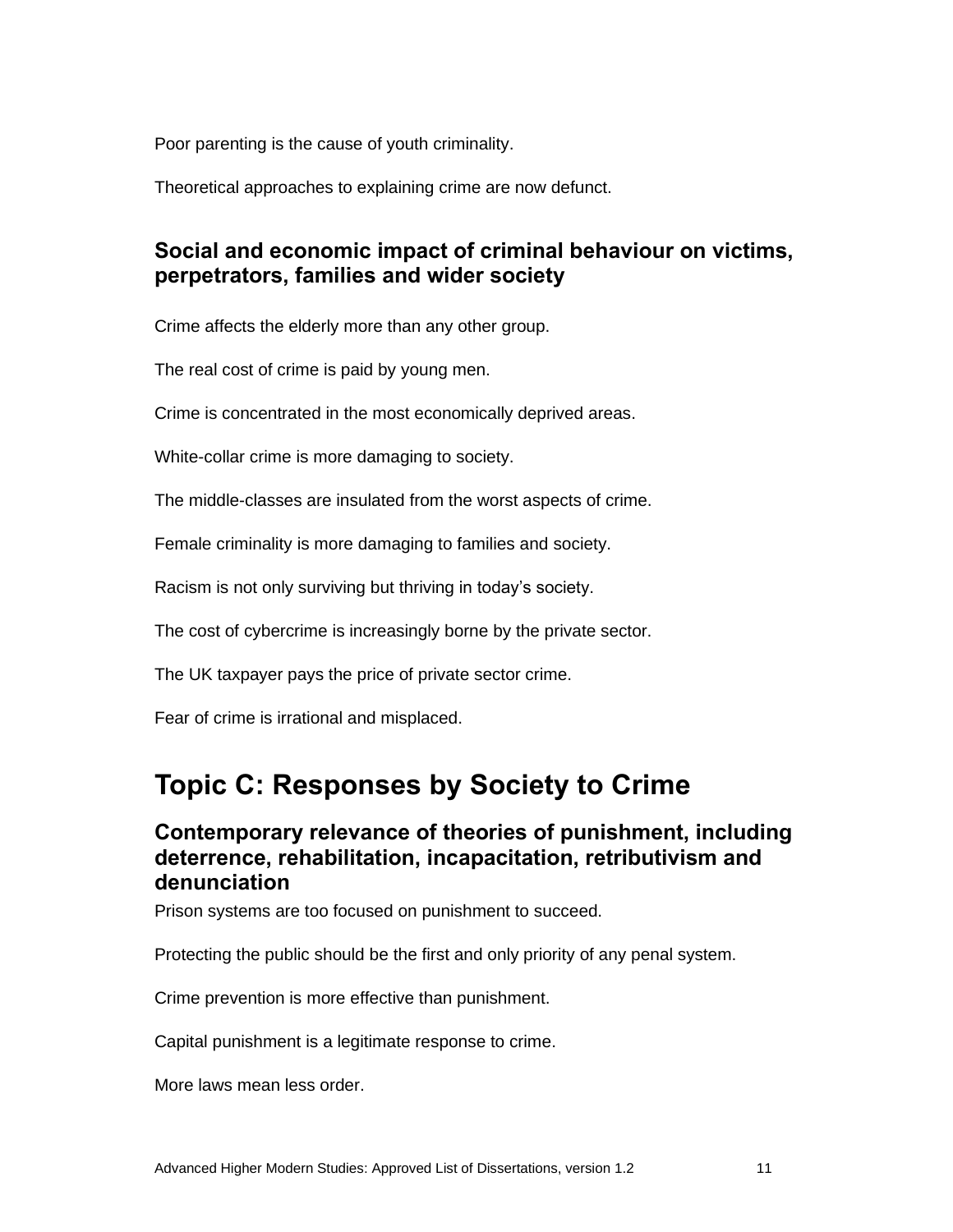Rehabilitation is revolutionising criminal justice.

Zero tolerance does not deter crime.

### **Preventative responses to crime, including policing strategies, multi-agency approaches and early interventions**

Mass policing is the way to combat crime.

Police relations with minority communities are broken.

Scotland has led the way in tackling knife crime.

Stop and search powers are abused by the police and require reform.

Radical profiling is controversial but necessary.

Multi-agency approaches to drug-related crime are ineffective.

Drug crime should be treated as a medical rather than a criminal issue.

Technology is the key to preventing crime.

The case for gun control in the USA is irrefutable.

## **Criminal justice responses to crime, including custodial and non-custodial sentences**

Prison works.

Prison is a costly waste of time.

Prisons are universities of crime.

Short-term prison sentences are counter-productive in reducing crime.

Prisons in Scotland get an unfair press.

Radicalisation is increasing in UK prisons.

Restorative justice fails to tackle crime.

Rehabilitation is the way to lower recidivism rates.

Purposeful activity reduces re-offending.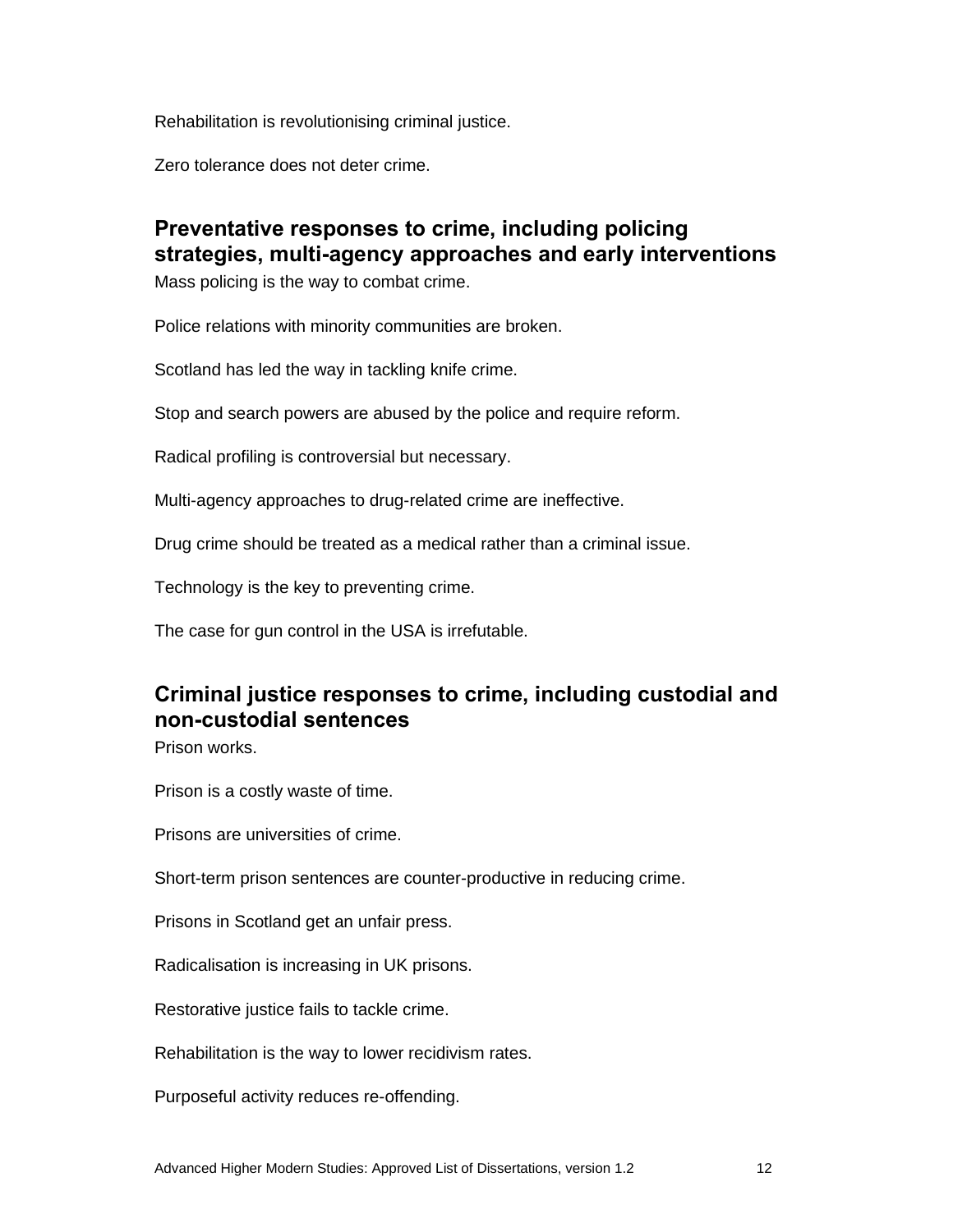Only serious crime warrants a prison sentence.

Alternatives to prison jeopardise public safety.

Criminalising drug-related offences is ineffective.

Women should not be sent to prison.

Gender should not be a factor when it comes to crime and punishment.

Only men should go to prison.

Scotland must rethink its approach to tackling youth crime.

The human rights of prisoners are not being met.

Prisons fails to meet the mental health needs of prisoners.

The Scottish prison system lets down its most vulnerable inmates.

Capital punishment is ineffective.

Criminal justice is inherently biased against minorities.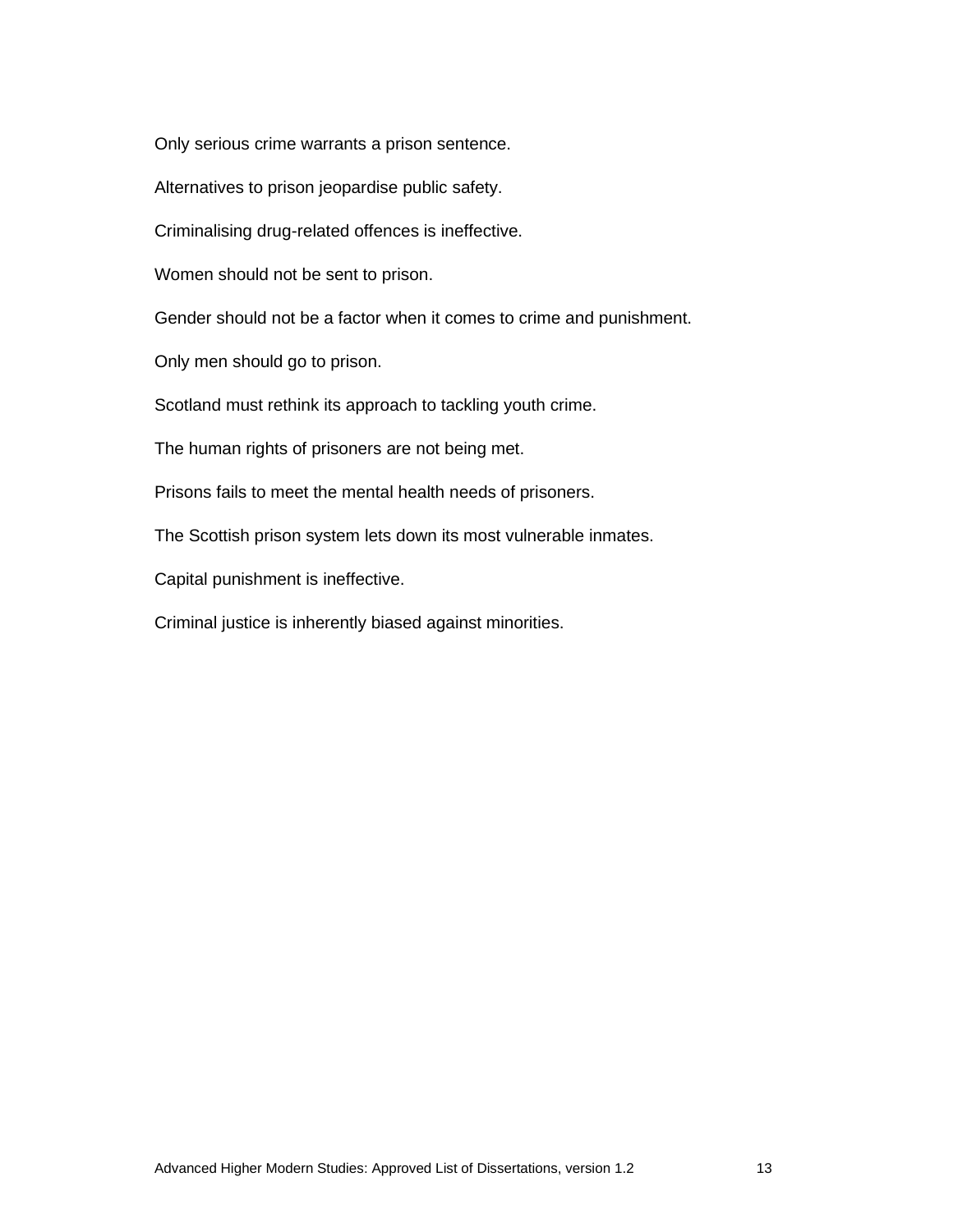# **Area of Study 3: Social inequality**

# **Topic A: Understanding Social Inequality**

**Definitions, measurements and perceptions of inequality**

Social inequality cannot be measured by income alone.

Child poverty in the UK is exaggerated.

Eradicating child poverty is an unachievable goal.

All poverty is relative.

Social mobility is a thing of the past.

All inequality is structural in nature.

Inequality is beneficial and necessary.

## **Social stratification**

Social divisions are no longer solely economic

The individual has no power to change their standing in society.

Meritocracy is a myth.

Social divisions allow society to function properly.

Ethnicity is the most important dimension of inequality in society.

### **Contemporary relevance of theories of inequality, including individualism, functionalism, structuralism and conflict theory**

Poverty is a consequence of individual choice.

Attitudes of the poor trap them in poverty.

Wage differences between the highest and lowest earners cannot be justified.

Hierarchical societies are more prosperous.

The UK class system reinforces socio-economic inequality.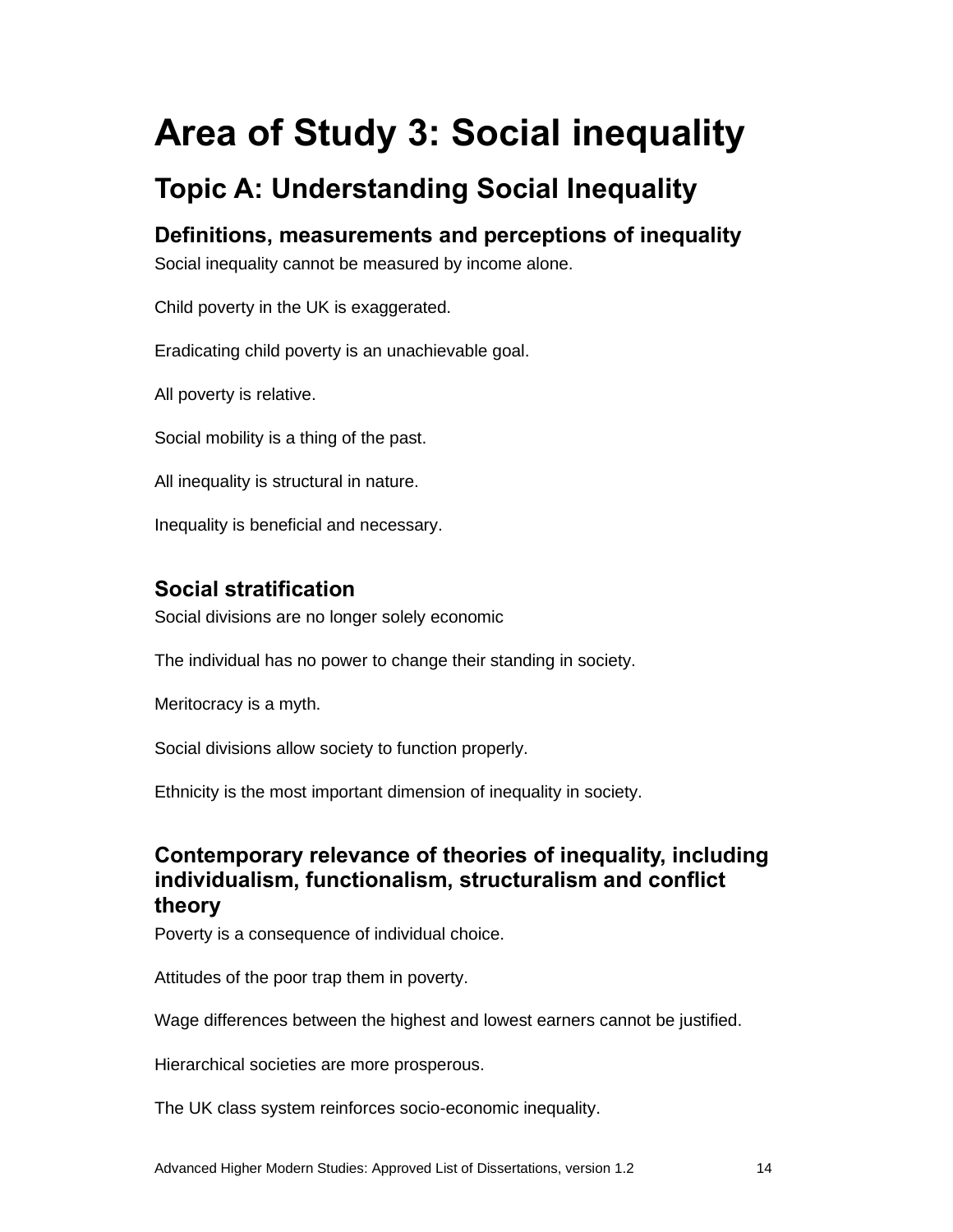Globalisation has reduced inequality.

Trade liberalisation reinforces economic inequality.

Scarcity of resources is the cause of global inequalities.

Private education perpetuates inequality.

Marx's critique of capitalism is more relevant in the 21st century than ever.

All history is the history of class struggle.

Marx and Weber have more in common than differences.

Society cannot function without inequality.

# **Topic B: The Impact of Inequality**

### **Impact of inequality at an individual level, including education, employment, mental health and lifestyle**

Private schools entrench inequality.

Health and inequality are inextricably linked.

Poverty pushes the poor into making bad lifestyle choices.

The gig economy increases poverty and inequality.

Zero hour contracts bring no benefits to employees.

The housing market is the key driver of social division within society.

#### **Impact of inequality at a local level, including social cohesion, reputation, services and businesses**

Unequal societies have the greatest social problems.

Inequality fuels racial and social division.

Managing decline is the only solution for some regions.

The poorest regions have the worst services.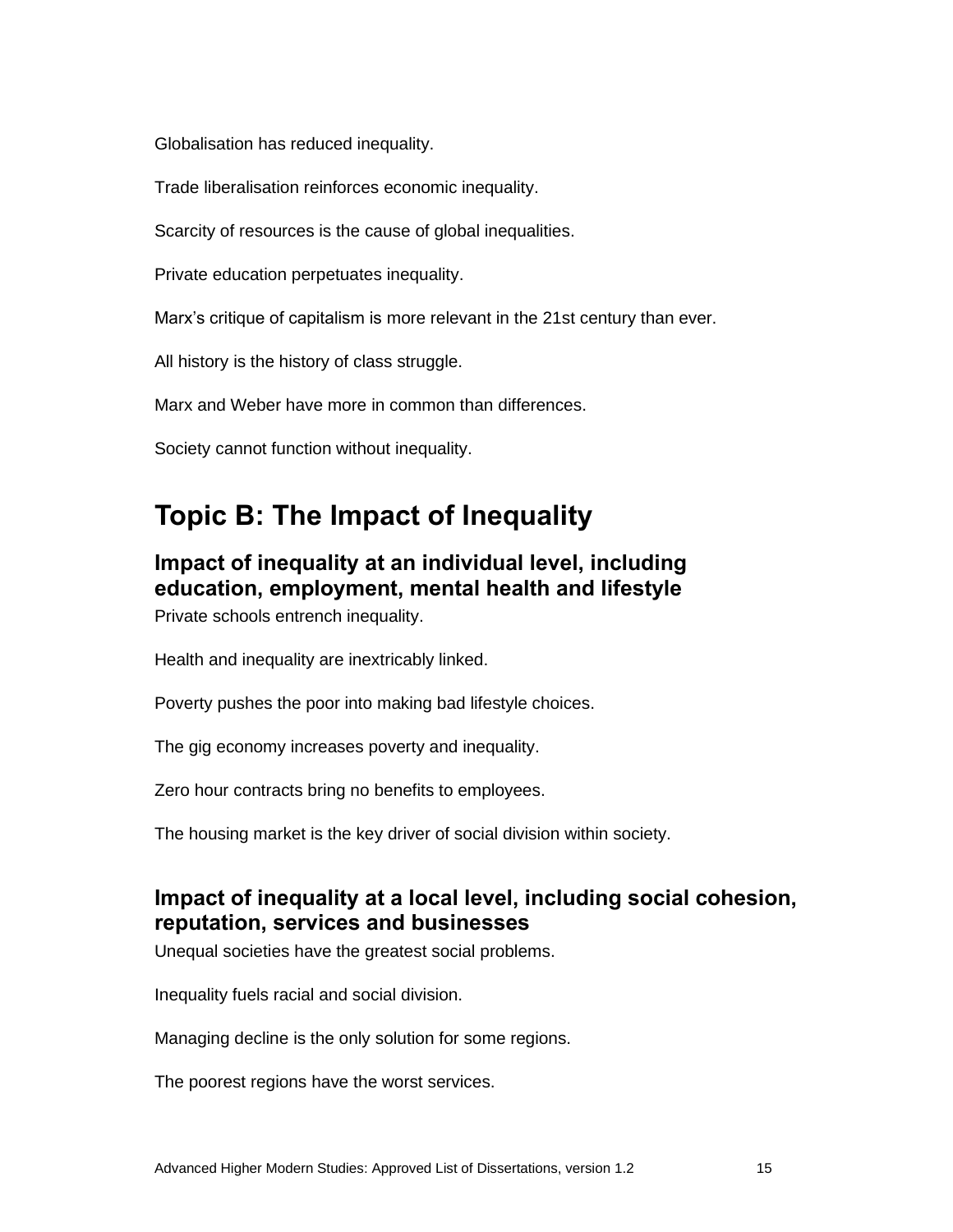Inequality damages business and employment opportunities.

# **Topic C: Responses to Social Inequality**

#### **Theories of responses to inequality, including individualism and collectivism**

The social democratic model is the most effective approach to tackling poverty and inequality.

'Trickle-down' economics increase inequality.

Free markets are the most effective way to lift people out of poverty.

Equality of opportunity rather than equality is more effective in reducing inequality.

Liberal welfare systems are unsustainable.

#### **Government responses to inequality**

The state cannot solve poverty and inequality.

Universal benefits create a more equal society.

Reform is needed to tackle welfare dependency.

The NHS has failed to tackle health inequalities.

Privatised healthcare increases poverty and inequality.

Non-profit healthcare systems are best at tackling health inequalities.

Comprehensive education has failed.

Free/private schools promote social mobility.

Housing policies widen the inequality gap.

Privately run workfare programmes have been a success.

Austerity extends poverty and inequality.

Privatisation of public services reinforces inequality.